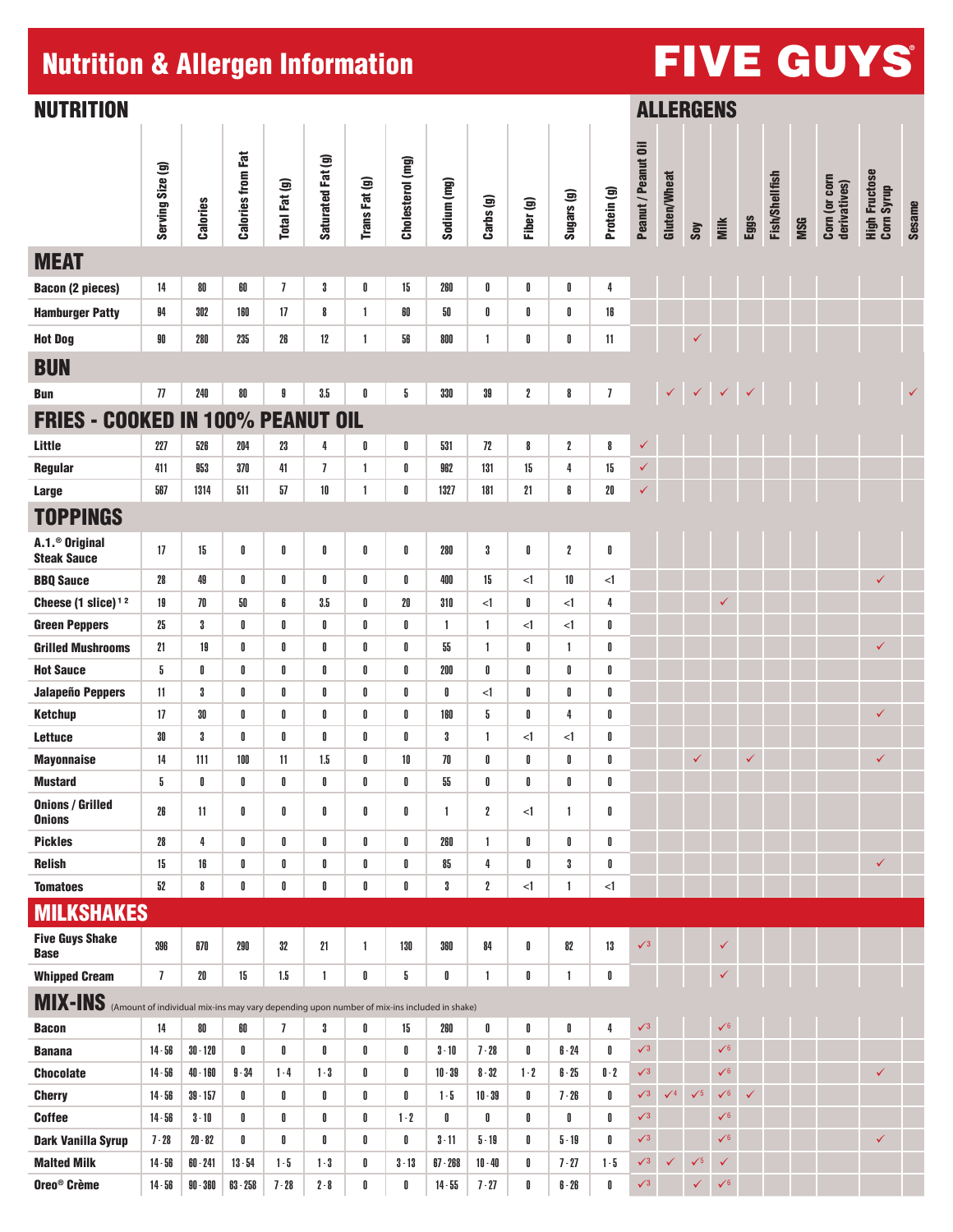#### Nutrition & Allergen Information

## FIVE GUYS ®

| <b>NUTRITION</b>                          |                  |                 |                          |               |                             |               |                  |             |           |           |            |             |                     |              | <b>ALLERGENS</b> |              |            |                       |            |                               |                                    |               |
|-------------------------------------------|------------------|-----------------|--------------------------|---------------|-----------------------------|---------------|------------------|-------------|-----------|-----------|------------|-------------|---------------------|--------------|------------------|--------------|------------|-----------------------|------------|-------------------------------|------------------------------------|---------------|
|                                           | Serving Size (g) | <b>Calories</b> | <b>Calories from Fat</b> | Total Fat (g) | Fat (g)<br><b>Saturated</b> | Trans Fat (g) | Cholesterol (mg) | Sodium (mg) | Carbs (g) | Fiber (g) | Sugars (g) | Protein (g) | Peanut / Peanut Oil | Gluten/Wheat | Soy              | Milk         | Eggs       | <b>Fish/Shellfish</b> | <b>MSG</b> | Corn (or corn<br>derivatives) | <b>High Fructose</b><br>Corn Syrup | <b>Sesame</b> |
| <b>MIX-INS (CONT'D)</b>                   |                  |                 |                          |               |                             |               |                  |             |           |           |            |             |                     |              |                  |              |            |                       |            |                               |                                    |               |
| Oreo <sup>®</sup> Cookie<br><b>Pieces</b> | $14 - 54$        | $65 - 260$      | $25 - 100$               | $3 - 10$      | $1 - 3$                     | 0             | 0                | $53 - 210$  | $10 - 40$ | $<1 - 1$  | $6 - 22$   | $1 - 2$     | $\sqrt{3}$          | $\checkmark$ |                  | $\sqrt{6}$   |            |                       |            |                               |                                    |               |
| <b>Peanut Butter</b>                      | $14 - 56$        | $86 - 342$      | $67 - 266$               | $7 - 29$      | $1 - 6$                     | 0             | 0                | $71 - 285$  | $3 - 13$  | $<1-4$    | $1 - 6$    | $3 - 13$    | $\checkmark$        |              |                  | $\sqrt{6}$   |            |                       |            |                               |                                    |               |
| <b>Salted Caramel</b>                     | $14 - 56$        | $43 - 173$      | $2 - 9$                  | $0-1$         | $0-1$                       | 0             | $1 - 4$          | $24 - 98$   | $10 - 41$ | 0         | $8 - 30$   | $0-1$       | $\sqrt{3}$          |              | $\sqrt{5}$       | $\checkmark$ | $\sqrt{7}$ |                       |            |                               |                                    |               |
| <b>Strawberry</b>                         | $14 - 56$        | $20 - 80$       | 0                        | 0             | 0                           | 0             | 0                | $5 - 20$    | 0         | 0         | $5 - 18$   | 0           | $\sqrt{3}$          |              |                  | $\sqrt{6}$   |            |                       |            |                               |                                    |               |
| <b>OTHER ITEMS</b>                        |                  |                 |                          |               |                             |               |                  |             |           |           |            |             |                     |              |                  |              |            |                       |            |                               |                                    |               |
| <b>Bulk Peanuts (1 oz.)</b>               | 30               | 160             |                          |               |                             |               |                  |             |           |           |            |             | $\checkmark$        |              |                  |              |            |                       |            |                               |                                    |               |
| Fry Sauce (UT Only)                       |                  |                 |                          |               |                             |               |                  |             |           |           |            |             |                     | $\checkmark$ | ✓                |              | ✓          |                       |            |                               |                                    |               |
| <b>Malt Vinegar (1 tbs.)</b>              | 15               | 0               |                          |               |                             |               |                  |             |           |           |            |             |                     | $\checkmark$ |                  |              |            |                       |            |                               |                                    |               |
| Eggs $(2)$                                | 4                | 160             |                          |               |                             |               |                  |             |           |           |            |             |                     |              |                  |              |            |                       |            |                               |                                    |               |

<sup>1</sup> Additional charges may incur ² This information is subject to change without notification

<sup>3</sup> Due to the use of peanut products within our stores, milkshakes may contain peanut proteins.

4 Processed in factories that have gluten.

5 Made on equipment that also processes soy.

6 Milk listed as allergen due to use in shake base. Allergen may not be found in individual mix-in. 7 Processed in shared factory with eggs.

Five Guys Enterprises makes every attempt to identify ingredients which may cause allergic reactions for those with food allergies. Every effort is made to instruct our food production staff on the severity of food allergi franchisees will not assume any liability for adverse reactions to foods consumed, or items one may come into contact with while eating at any Five Guys restaurant.

Nutritional information provided on this site is based on representative values provided by suppliers, published resources, analysis using industry standard software and testing conducted in accredited laboratories. Inform applicable regulations. Five Guys cannot guarantee the nutritional information provided on this site is fully accurate as it relates to the prepared menu items in all of our restaurants. Our menu items are made to order by affect the nutrition values for each product.

Recommended limits for a 2,000 calorie daily diet are 20 grams of saturated fat and 2,300 milligrams of sodium.

#### INGREDIENT LISTING

| <b>MEAT</b>                                        |                                                                                                                                                                                                                                                                    |  |  |  |  |  |  |  |  |  |
|----------------------------------------------------|--------------------------------------------------------------------------------------------------------------------------------------------------------------------------------------------------------------------------------------------------------------------|--|--|--|--|--|--|--|--|--|
| <b>Bacon</b>                                       | Bacon Cured With: Water, Salt, Sugar, Sodium Phosphate, Sodium Erythorbate, Sodium Nitrite                                                                                                                                                                         |  |  |  |  |  |  |  |  |  |
| <b>Hamburger Patty</b>                             | 80/20 USDA Ground Chuck                                                                                                                                                                                                                                            |  |  |  |  |  |  |  |  |  |
| <b>Hot Dog</b>                                     | Beef, Water, Contains 2% Or Less Of: Salt, Sodium Lactate, Spice, Hydrolyzed Soy Protein, Paprika, Sodium Diacetate, Garlic Powder, Sodium Erythorbate,<br>Sodium Nitrite, Flavorings. (Contains: Sov)                                                             |  |  |  |  |  |  |  |  |  |
| <b>BUN</b>                                         |                                                                                                                                                                                                                                                                    |  |  |  |  |  |  |  |  |  |
| <b>Five Guys Bun</b>                               | Our bread is a proprietary recipe. The primary ingredients are: Water, Salt, Sugar, Vegetable Shorting (Contains: Soy), Milk, Eggs, Bleached Bread Flour, Yeast,<br><b>Sesame Seeds</b>                                                                            |  |  |  |  |  |  |  |  |  |
| <b>FRIES</b>                                       |                                                                                                                                                                                                                                                                    |  |  |  |  |  |  |  |  |  |
| <b>Cajun Style</b>                                 | Potatoes, Refined Peanut Oil, Salt, Caiun Seasoning: Blend of Garlic, Salt, Onion, Paprika, Oregano, White Pepper, Red Pepper, Spice                                                                                                                               |  |  |  |  |  |  |  |  |  |
| <b>Five Guys Style</b>                             | Potatoes, Refined Peanut Oil, Salt                                                                                                                                                                                                                                 |  |  |  |  |  |  |  |  |  |
| <b>TOPPINGS</b>                                    |                                                                                                                                                                                                                                                                    |  |  |  |  |  |  |  |  |  |
| $A.1.$ <sup>®</sup> Original<br><b>Steak Sauce</b> | Tomato Puree (Water, Tomato Paste), Distilled Vinegar, Corn Syrup, Salt, Raisin Paste, Crushed Orange Puree, Spices And Herbs, Dried Garlic And Onion,<br>Caramel Color, Potassium Sorbate (To Preserve Freshness), Xanthan Gum                                    |  |  |  |  |  |  |  |  |  |
| <b>Bacon</b>                                       | Cured With: Water, Salt, Sugar, Sodium Phosphate, Sodium Erythorbate, Sodium Nitrite                                                                                                                                                                               |  |  |  |  |  |  |  |  |  |
| <b>BBQ Sauce</b>                                   | Tomato Paste, High Fructose Corn Syrup, Corn Syrup, Water, Distilled Vinegar, Molasses, Salt, Mustard Bran, Natural Hickory Smoke Flavor, Spices, Onion<br>Powder, Garlic Powder, Sodium Benzoate (Preservative), Caramelcolor, Sugar, Natural Flavors             |  |  |  |  |  |  |  |  |  |
| <b>Cheese</b>                                      | Milk, Whey, Milkfat, Milk Protein Concentrate, Salt, Calcium Phosphate, Sodium Citrate, Whey Protein Concentrate, Sodium Phosphate, Sorbic Acid As A<br>Preservative, Apocarotenal (Color), Annatto (Color), Enzymes, Vitamin D3, Cheese Culture. (Contains: Milk) |  |  |  |  |  |  |  |  |  |
| <b>Green Peppers</b>                               | <b>Fresh Green Peppers</b>                                                                                                                                                                                                                                         |  |  |  |  |  |  |  |  |  |
| <b>Grilled Mushrooms</b>                           | Mushrooms, Water, Sugar, High Fructose Corn Syrup, Salt, Citric Acid, Ascorbic Acid, Sodium Benzoate, Potassium Sorbate. [sautéed on grill]                                                                                                                        |  |  |  |  |  |  |  |  |  |
| <b>Hot Sauce</b>                                   | Aged Cayenne Red Peppers, Distilled Vinegar, Water, Salt, Natural Flavor, Garlic Powder                                                                                                                                                                            |  |  |  |  |  |  |  |  |  |